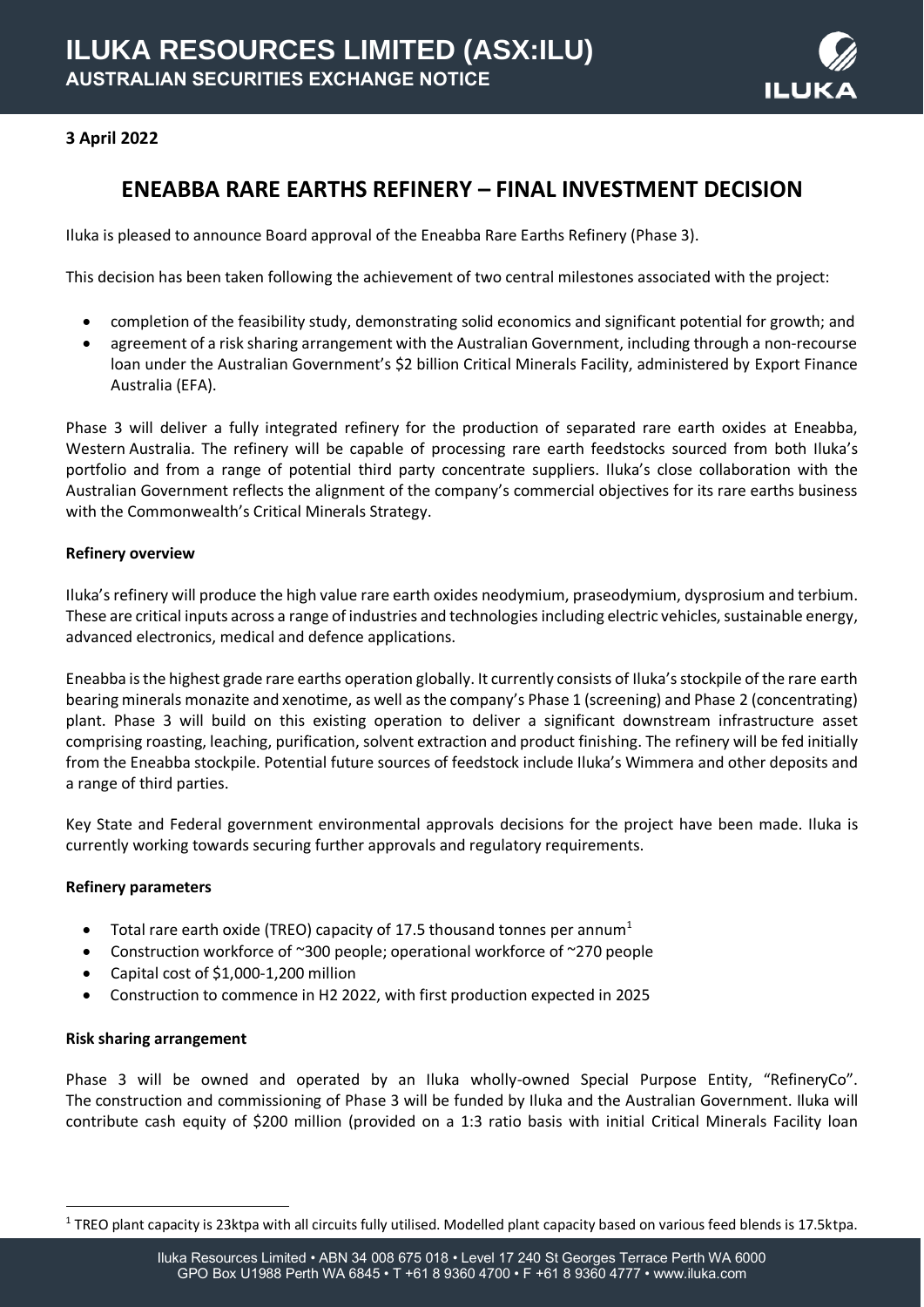drawdowns); a \$1,270 million<sup>2</sup> equity-like contribution of the Eneabba stockpile; and funds deployed of \$50 million for Phase 1 and Phase 2 plant and \$20 million for the Phase 3 feasibility study. Commonwealth funding is via a \$1,050 million non-recourse loan provided to RefineryCo under the Critical Minerals Facility, administered by EFA, plus a \$200 million cost overrun facility if required.

Terms of the risk sharing arrangement are reflective of Iluka's unique stockpile contribution and the project's strong alignment with the Critical Minerals Strategy and significance as Australia's first fully integrated rare earths refinery. These terms include interest charged at BBSY + 3% and long term facility tenor, up to 16 years. Other terms include:

- loan is non-recourse to Iluka;
- annual royalty payment to Iluka from project cash flows up to \$81 million, capped at \$900 million total, ranking in equal priority to scheduled repayments; and
- risk sharing mechanisms to support RefineryCo resilience in the face of potential technical, operating and/or market based challenges.

While Phase 3 has been designed to consume a range of feedstocks, under a conservative scenario where the refinery processes the Eneabba stockpile only, the project NPV exceeds \$500 million,<sup>3</sup> generating sufficient cash flow to repay the EFA loan facility and provide a solid economic return to Iluka via equity distributions and royalty payments.

### **Managing Director commentary**

Eneabba Phase 3 represents a defining opportunity for Iluka and an order of magnitude evolution for value addition to Australia's rare earth resources.

For several years, Iluka has been progressing its diversification into rare earths based on the company's assets at Eneabba in Western Australia and Wimmera in Western Victoria. Since 2019 we have adapted, accelerated and amplified these plans in the context of key external developments, notably the continued transition towards the electrification of the global economy and the increasing policy priority assigned to critical minerals and their supply chains by the Australian Government.

Rare earths are among the key building blocks of an electrified economy and our final investment decision for Phase 3 will see Eneabba become a strategic hub for the downstream processing of Australia's rare earth resources. The refinery has been designed specifically to have the capacity to be globally material, the capability to process both Iluka's feedstocks and those held by third parties, and to have minimal environmental impact, including as a result of being located entirely on a brownfields site. Beyond the production of rare earth oxides, the refinery also provides a foundation for undertaking potential further steps along the value chain in future, such as rare earth metallisation. Iluka has already had strong and positive engagement with potential rare earths customers.

Phase 3 will be fed initially from the Eneabba stockpile. By virtue of being very high grade and not requiring any mining infrastructure, this provides speed to market and solid economics over an indicative life of nine years. Importantly however, there is significant upside potential associated with the refinery's longevity beyond the Eneabba stockpile. This upside, combined with the risk sharing arrangement we have agreed with the Australian Government, is the basis on which Iluka has made its investment decision.

Phase 3 is not an opportunity without risk for Iluka. The partnership we have agreed with the Australian Government mitigates risk in a way that recognises the substantial contributions of both parties. It also provides a strong platform for Eneabba's success as a sustainable, secure and globally competitive source of separated rare earth oxides. This is consistent with Iluka's disciplined approach to capital allocation and the development pathway we have been pursuing for some time, based on the alignment of commercial and policy objectives.

<sup>&</sup>lt;sup>2</sup> NPV of nominal after tax cash flows of Eneabba Phase 2 at discount rate 10% using Feb 2022 monazite spot prices. Spot monazite price of US\$11,180/t converted from CNY to USD at spot FX rate of 0.1564. Revenue and costs from mineral sands by products excluded. Includes replenishment of stockpile from Jacinth-Ambrosia and Cataby.

<sup>&</sup>lt;sup>3</sup> Project NPV (8.25% post tax nominal WACC) assesses post tax free cash flows prior to financing charges and distributions. Excludes any terminal or option value for utilisation of the Eneabba refinery post production from Eneabba feedstock. Pricing assumptions Adamas, September 2021 (see slide 22 of presentation lodged on ASX platform with this release).